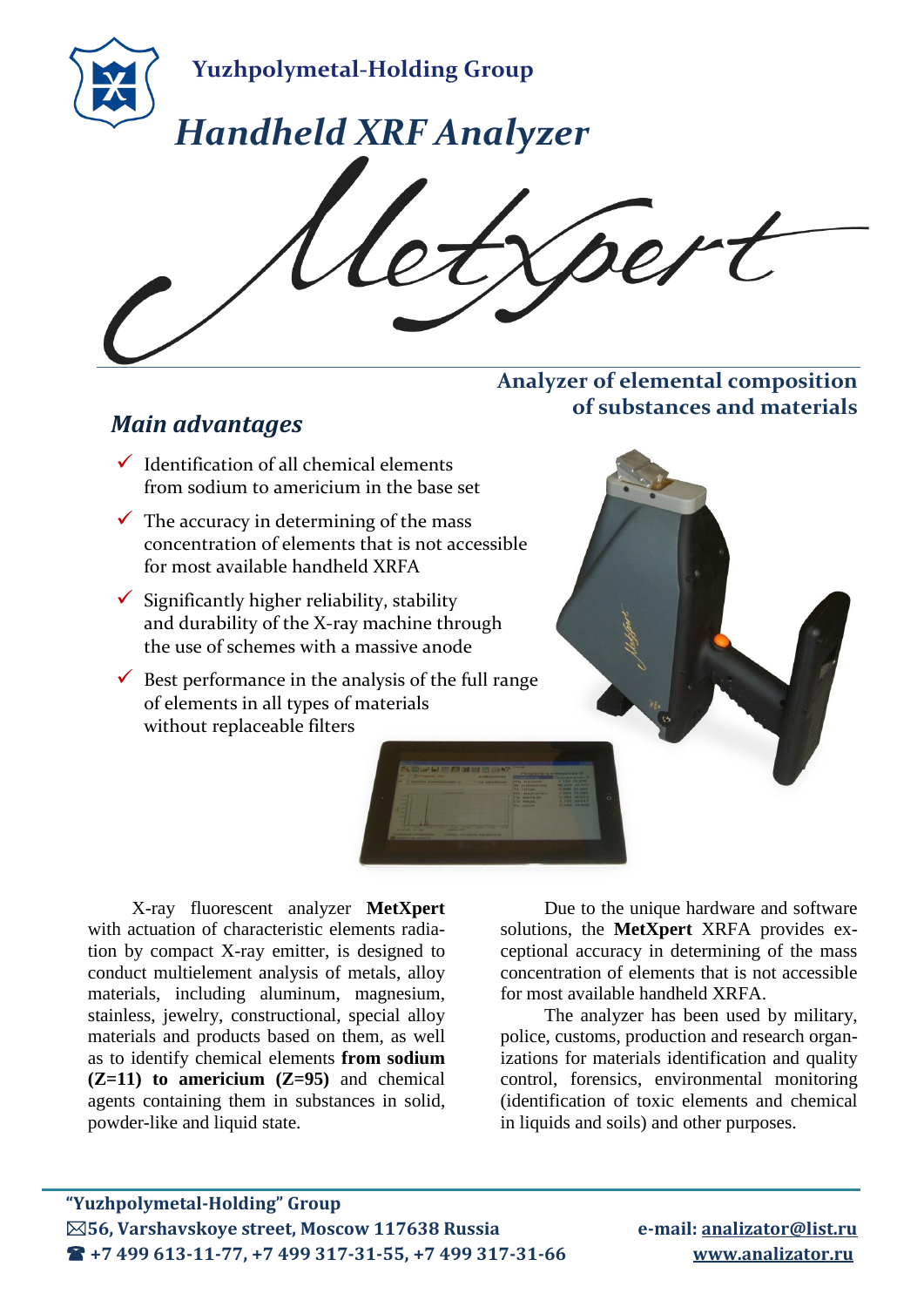

## *Principles of Operation*

Determination of chemical elements content in samples is carried out by X-ray fluorescence method, based on dependence of the flux density of the elements characteristic radiation on their concentration.

Characteristic radiation of the analyzed elements is excited by bremsstrahlung (primary radiation) of X-ray tube, which is a part of the compact X-ray apparatus, and is recorded by semiconductor detector.

Quanta of characteristic radiation of different elements cause detector current pulses with amplitude proportional to their energy.

Current pulses, amplified by the detection unit preamplifier, come to spectrometer, where they are processed, converted into digital form and then come to personal computer, where they are accumulated and processed according to set programs.

Calculation of concentrations of elements has been produced by the method of fundamental parameters, without the use of reference samples.

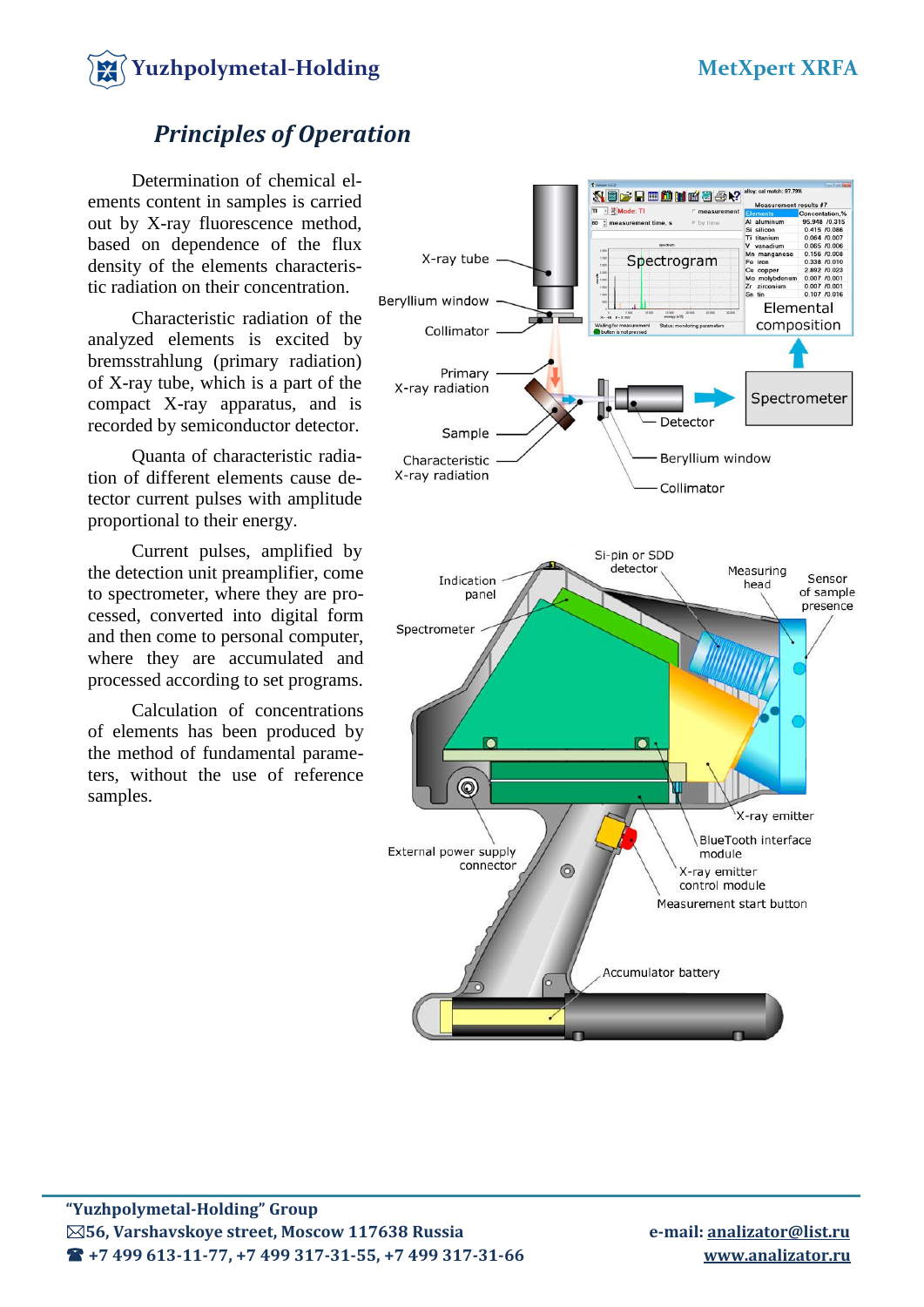

# *Basic features*

| <b>Feature</b>                                                                                                                                           | <b>Value</b>                                                                                                                                                                                                                                                                                                                                     |  |  |
|----------------------------------------------------------------------------------------------------------------------------------------------------------|--------------------------------------------------------------------------------------------------------------------------------------------------------------------------------------------------------------------------------------------------------------------------------------------------------------------------------------------------|--|--|
| Chemical elements atomic numbers range:                                                                                                                  | $Z=11(Na)95(Am)$                                                                                                                                                                                                                                                                                                                                 |  |  |
| Number of elements identified simultaneously:                                                                                                            | 80<br>(Na, Mg, Al, Si, P, S, Cl, K, Ca, Sc, Ti, V,<br>Cr, Mn, Fe, Co, Ni, Cu, Zn, Ga, Ge, As, Se,<br>Br, Rb, Sr, Y, Zr, Nb, Mo, Ru, Rh, Pd, Ag,<br>Cd, In, Sn, Sb, Te, I, Cs, Ba, La, Ce, Pr, Nd,<br>Sm, Eu, Gd, Tb, Dy, Ho, Er, Tm, Yb, Lu, Hf,<br>Ta, W, Re, Os, Ir, Pt, Au, Hg, Tl, Pb, Bi, Po,<br>At, Ac, Fr, Ra, Ac, Th, Pa, U, Np, Pu, Am) |  |  |
| Elements detection threshold (minimum mass fraction) for organic or mineral samples:                                                                     |                                                                                                                                                                                                                                                                                                                                                  |  |  |
| From Na to Am<br>$\overline{\phantom{0}}$                                                                                                                | from 5 ppm                                                                                                                                                                                                                                                                                                                                       |  |  |
| Elements detection threshold (minimum mass fraction) for alloys:                                                                                         |                                                                                                                                                                                                                                                                                                                                                  |  |  |
| Na, Mg, Al, Si                                                                                                                                           | from $0.2\%$                                                                                                                                                                                                                                                                                                                                     |  |  |
| From P to Mo<br>$\overline{\phantom{a}}$                                                                                                                 | from $0.02\%$                                                                                                                                                                                                                                                                                                                                    |  |  |
| From Ag to Am<br>$\blacksquare$                                                                                                                          | from $0.05%$                                                                                                                                                                                                                                                                                                                                     |  |  |
| Absolute error in the determination of the mass fraction of elements ("All elements" mode)<br>in the ranges:                                             |                                                                                                                                                                                                                                                                                                                                                  |  |  |
| From 0.2 to 1.0 %<br>$\overline{\phantom{a}}$                                                                                                            | $\pm 0.10 \%$                                                                                                                                                                                                                                                                                                                                    |  |  |
| From 1.0 to 10.0 %<br>$\overline{\phantom{0}}$                                                                                                           | $\pm$ 0.50 %                                                                                                                                                                                                                                                                                                                                     |  |  |
| From 10.0 to 100.0 %                                                                                                                                     | $\pm$ 0.70 %                                                                                                                                                                                                                                                                                                                                     |  |  |
| Absolute error in the determination of the mass fraction of elements Ti, V, Cr, Mn, Co, Ni, Mo, W<br>("Nickel and Stainless Steels" mode) in the ranges: |                                                                                                                                                                                                                                                                                                                                                  |  |  |
| From 1.0 to 40.0 %                                                                                                                                       | $\pm$ 0.50 %                                                                                                                                                                                                                                                                                                                                     |  |  |
| From 40.0 to 80.0 %                                                                                                                                      | $\pm$ 0.70 %                                                                                                                                                                                                                                                                                                                                     |  |  |
| Warm-up time, not more than:                                                                                                                             | 5 minutes                                                                                                                                                                                                                                                                                                                                        |  |  |
| Measuring time (selected by the operator depending on the type of                                                                                        |                                                                                                                                                                                                                                                                                                                                                  |  |  |
| sample and/or required accuracy):                                                                                                                        | from 5 to 300 seconds                                                                                                                                                                                                                                                                                                                            |  |  |
| Power consumption:                                                                                                                                       | up to 35W                                                                                                                                                                                                                                                                                                                                        |  |  |
| Continuous battery life:                                                                                                                                 | up to 8 hours                                                                                                                                                                                                                                                                                                                                    |  |  |
| The equivalent dose rate in normal operating conditions of the<br>analyzer at a distance of 0.1 m from the surface at any accessible                     |                                                                                                                                                                                                                                                                                                                                                  |  |  |
| point:                                                                                                                                                   | not more than $1.0 \mu Sv/h$                                                                                                                                                                                                                                                                                                                     |  |  |
| Operation conditions:                                                                                                                                    | temperature from $-30$ to $+45^{\circ}$ C,<br>relative humidity from 0 to 95%                                                                                                                                                                                                                                                                    |  |  |
| Dimensions (L×W×H):                                                                                                                                      | 200×95×260 mm                                                                                                                                                                                                                                                                                                                                    |  |  |
| Weight:                                                                                                                                                  | $2.0$ kg                                                                                                                                                                                                                                                                                                                                         |  |  |